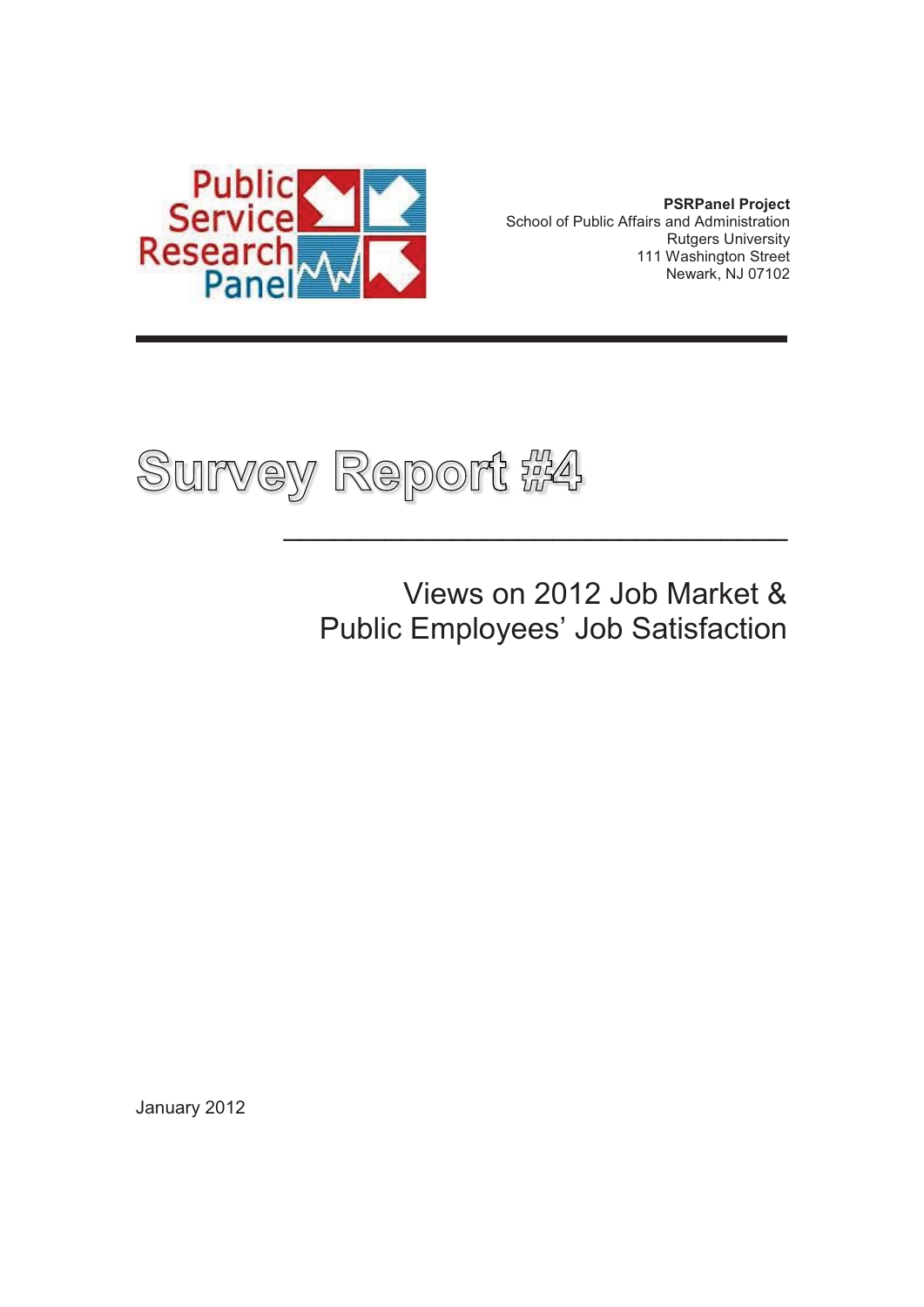#### **About the Survey**

This Survey Report presents findings of a PSRPanel online survey about public sector employees' view on job market of this year (2012) and their satisfaction with current jobs.

The survey was conducted in January 2012, and included online responses from 225 panelists.

#### **About the Panel**

The Public Service Research Panel, PSRPanel, is an online community of public service professionals who sign up to participate in occasional web-based surveys and studies about the important work they do and the organizations they help lead.

It is important to point out that the panel is not a random sample, and thus the results are not scientifically projectable to the larger population.

For more information visit www.psrpanel.org or email psrpanel@rutgers.edu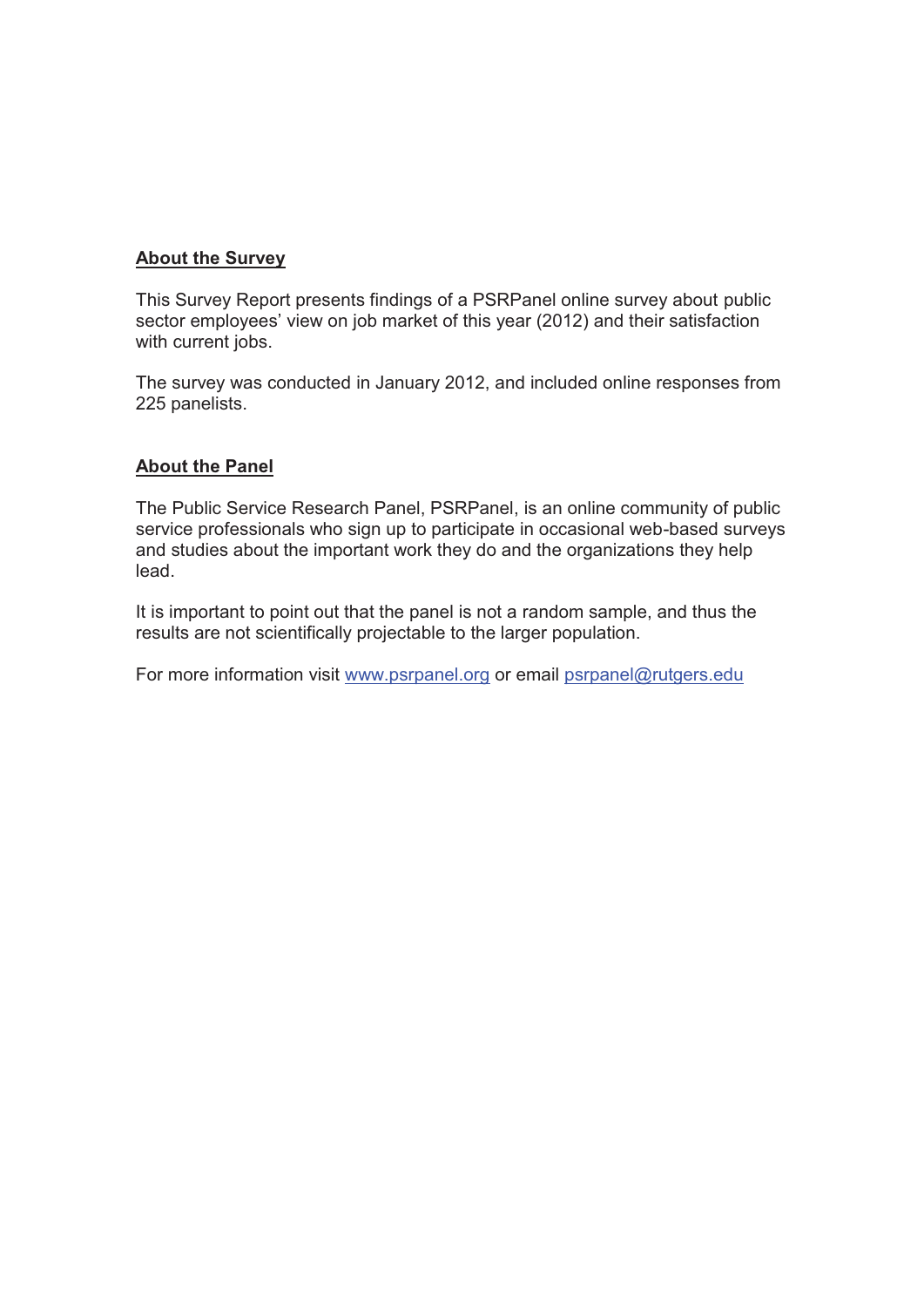#### **1. Compared to last year, do you think that the job market this year (2012) will be better, worse, or about the same in your field or profession?**

|                | <b>Response</b><br>Percent | <b>Response</b><br>Count |
|----------------|----------------------------|--------------------------|
| <b>Better</b>  | 32.3%                      | 71                       |
| About the same | 48.2%                      | 106                      |
| Worse          | 19.5%                      | 43                       |
|                | answered question          | 220                      |
|                | skipped question           | 5                        |

**2. Thinking about the country's economic situation, do you think the worst is behind us or the worst is ahead of us?**

|                      | Response<br>Percent | <b>Response</b><br>Count |
|----------------------|---------------------|--------------------------|
| Worst is behind us   | 62.2%               | 138                      |
| Worst is ahead of us | 37.8%               | 84                       |
|                      | answered question   | 222                      |
|                      | skipped question    | 3                        |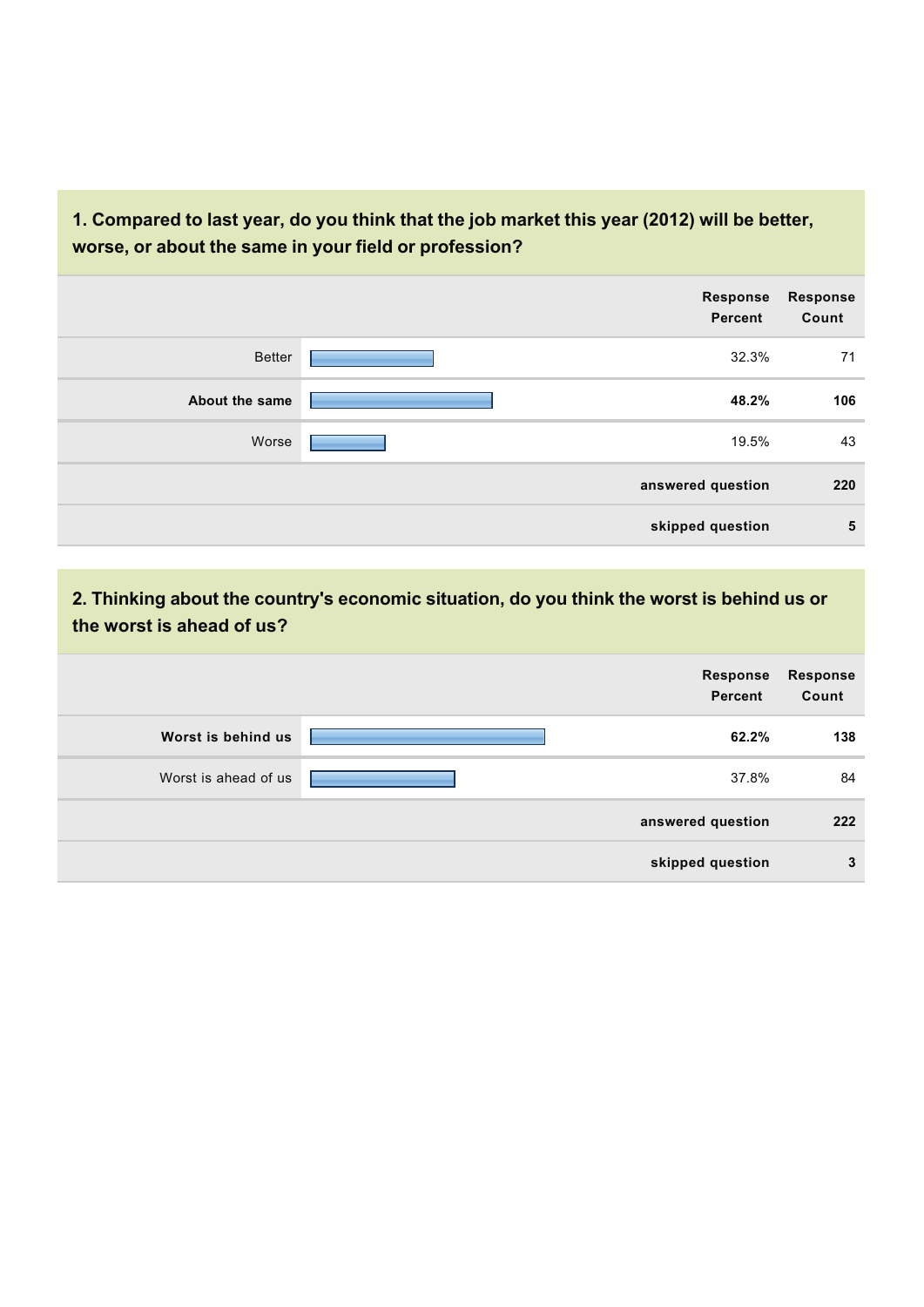## **3. Generally speaking, would you say things in this country are heading in the right direction, or are they off on the wrong track?**

|                        | Response<br><b>Percent</b> | <b>Response</b><br>Count |
|------------------------|----------------------------|--------------------------|
| <b>Right direction</b> | 50.7%                      | 110                      |
| Wrong track            | 49.3%                      | 107                      |
|                        | answered question          | 217                      |
|                        | skipped question           | 8                        |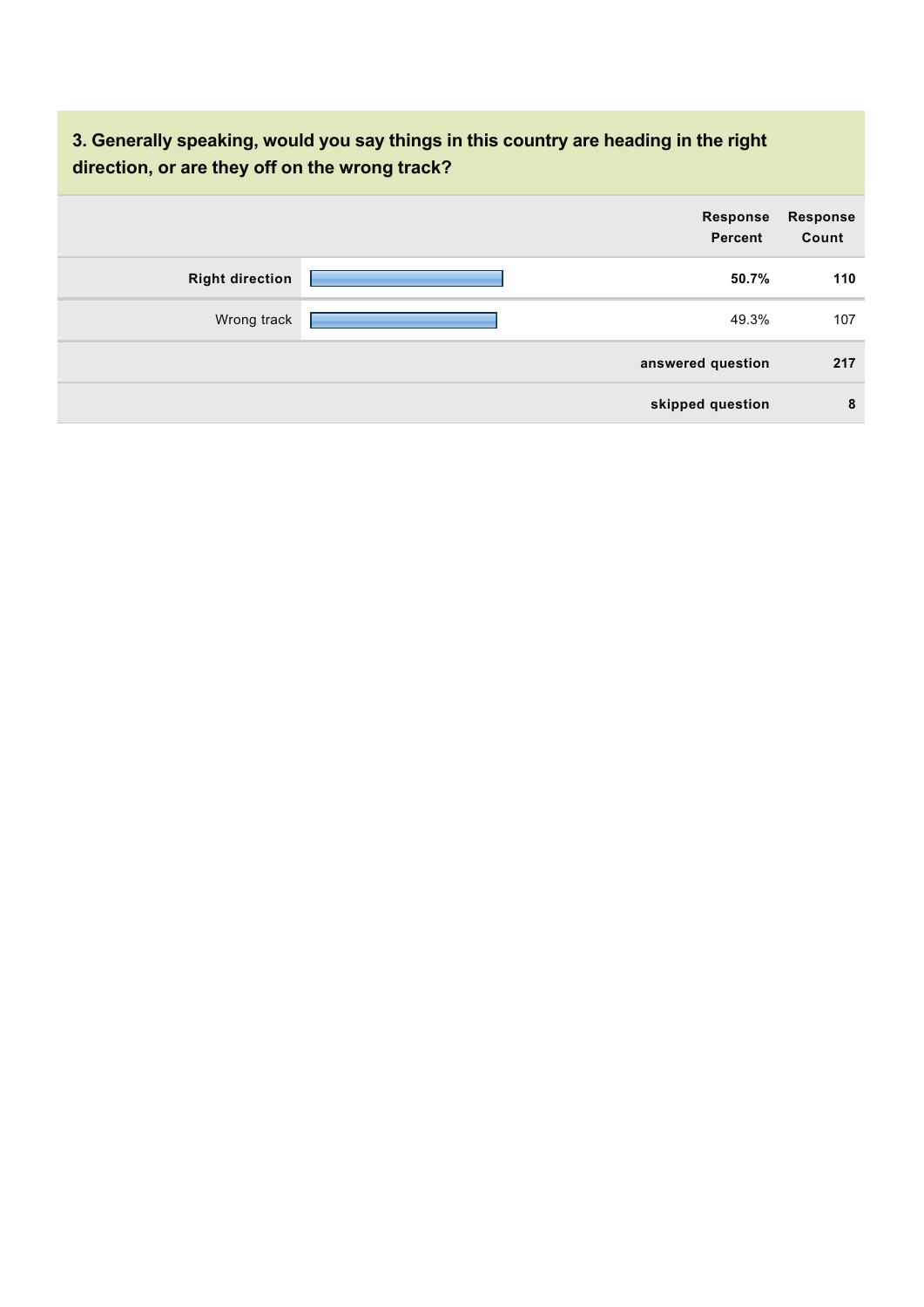# **5. Where do you currently work?**

|                                              | Response<br><b>Percent</b> | Response<br>Count |
|----------------------------------------------|----------------------------|-------------------|
| <b>Public sector</b>                         | 58.8%                      | 127               |
| Non-profit sector                            | 19.4%                      | 42                |
| Private (for-profit) sector                  | 7.4%                       | 16                |
| Not employed<br>(student/retired/unemployed) | 9.3%                       | 20                |
| Other (please specify)                       | 5.1%                       | 11                |
|                                              | answered question          | 216               |
|                                              | skipped question           | 9                 |

### **6. On the whole, how satisfied are you with the work you do? Would you say you are . . .**

|                       | Response<br><b>Percent</b> | Response<br>Count |
|-----------------------|----------------------------|-------------------|
| very satisfied        | 44.0%                      | 84                |
| moderately satisfied  | 36.6%                      | 70                |
| a little dissatisfied | 13.6%                      | 26                |
| very dissatisfied     | 5.8%<br>−                  | 11                |
|                       | answered question          | 191               |
|                       | skipped question           | 34                |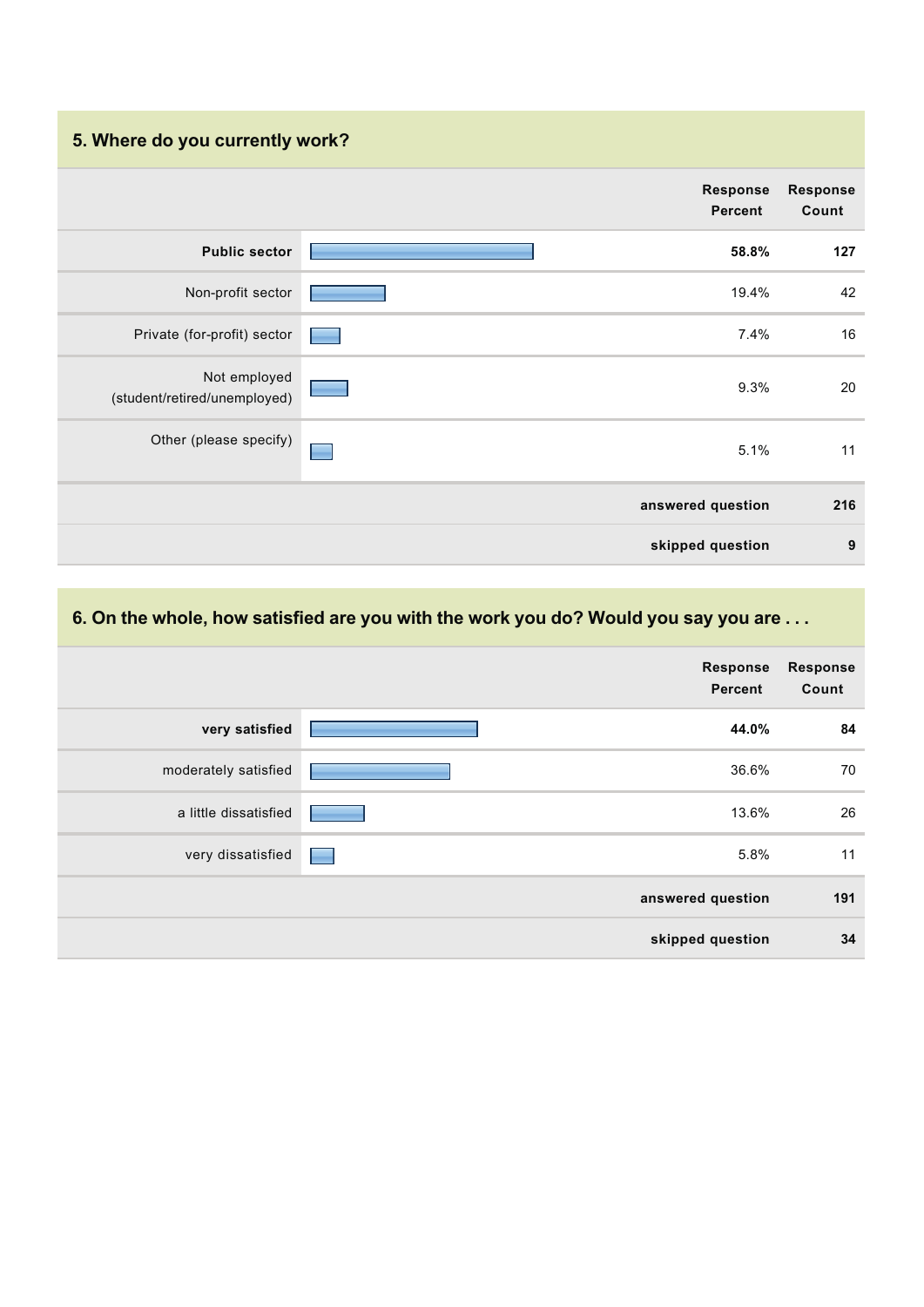# **7. Using a 0-10 scale on which "0" means "worst possible" and "10" means "best possible", h**

|                                     | 0=Worst<br>possible | 1           | $\overline{2}$ | $\mathbf{3}$ | $\overline{4}$ | $5\phantom{.0}$ | 6             | $\overline{7}$ | 8             | 9             |
|-------------------------------------|---------------------|-------------|----------------|--------------|----------------|-----------------|---------------|----------------|---------------|---------------|
| your current job?                   | $1.0\%$ (2)         | 2.1%<br>(4) | 1.6%<br>(3)    | 2.6%<br>(5)  | 3.7%<br>(7)    | 6.8%<br>(13)    | 12.6%<br>(24) | 20.9%<br>(40)  | 24.6%<br>(47) | 16.8%<br>(32) |
| the organization where you<br>work? | $1.5\%$ (3)         | 0.5%<br>(1) | 3.6%<br>(7)    | 5.7%<br>(11) | 9.8%<br>(19)   | 8.8%<br>(17)    | 7.2%<br>(14)  | 19.6%<br>(38)  | 19.6%<br>(38) | 12.9%<br>(25) |
| the people you work with?           | $0.5\%$ (1)         | 2.6%<br>(5) | 1.6%<br>(3)    | 4.7%<br>(9)  | 2.6%<br>(5)    | 6.3%<br>(12)    | 10.4%<br>(20) | 15.1%<br>(29)  | 20.8%<br>(40) | 22.4%<br>(43) |
|                                     |                     |             |                |              |                |                 |               |                |               |               |

**8. Are you . . .**

|        | Response<br>Percent | <b>Response</b><br>Count |
|--------|---------------------|--------------------------|
| male   | 46.7%               | 100                      |
| female | 53.3%               | 114                      |
|        | answered question   | 214                      |
|        | skipped question    | 11                       |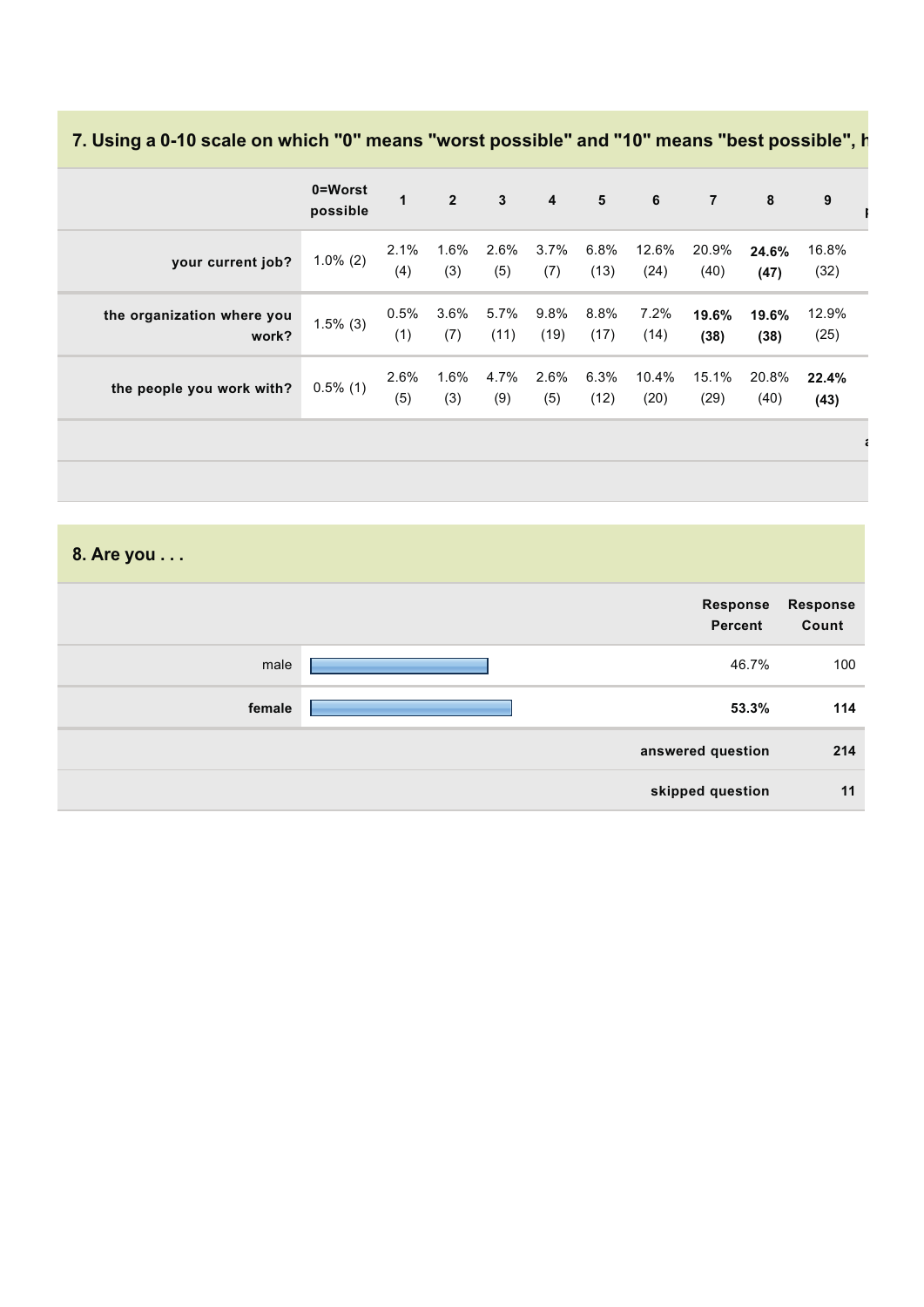# **9. What is your age?**

|             | Response<br>Percent | <b>Response</b><br>Count |
|-------------|---------------------|--------------------------|
| 19 or under | 0.0%                | $\mathbf 0$              |
| $20 - 29$   | 11.3%               | 24                       |
| $30 - 39$   | 20.2%               | 43                       |
| 40-49       | 26.3%               | 56                       |
| $50 - 59$   | 27.2%               | 58                       |
| 60-69       | 13.1%               | 28                       |
| 70 or older | E<br>1.9%           | $\overline{4}$           |
|             | answered question   | 213                      |
|             | skipped question    | 12                       |

# **10. Do you consider yourself to be . . .**

|              |                 | <b>Response</b><br>Percent | Response<br>Count |
|--------------|-----------------|----------------------------|-------------------|
| White        |                 | 71.2%                      | 151               |
| <b>Black</b> |                 | 14.2%                      | 30                |
| Hispanic     | e en la partie  | 5.2%                       | 11                |
| Asian        | $\Box$          | 3.3%                       | $\overline{7}$    |
| Other        | <b>Contract</b> | 6.1%                       | 13                |
|              |                 | answered question          | 212               |
|              |                 | skipped question           | 13                |